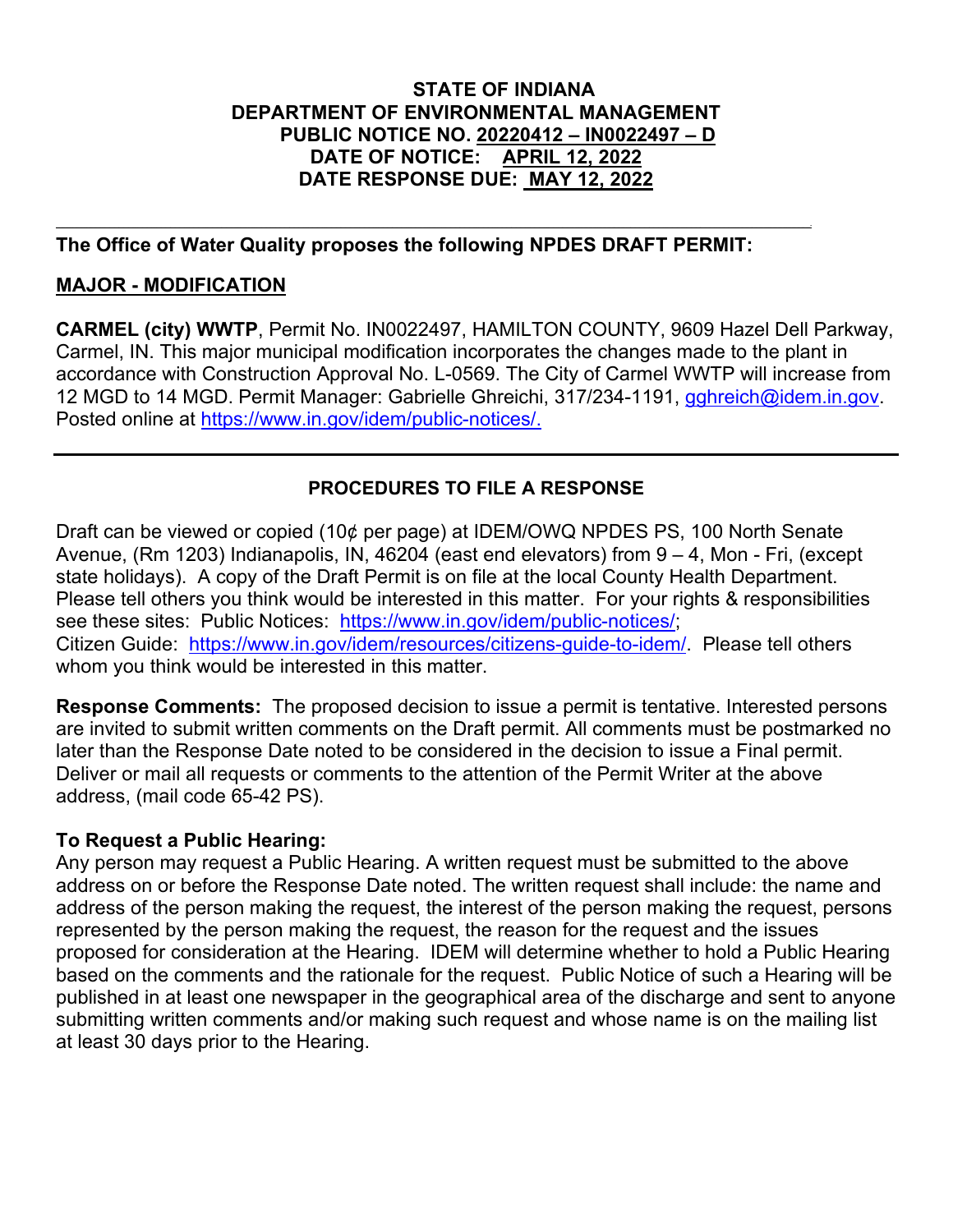

**INDIANA DEPARTMENT OF ENVIRONMENTAL MANAGEMENT**

*We Protect Hoosiers and Our Environment.*

100 N. Senate Avenue • Indianapolis, IN 46204

(800) 451-6027 • (317) 232-8603 • www.idem.IN.gov

**Eric J. Holcomb Brian C. Rockensuess** *Governor Commissioner* 

April 12, 2022

#### VIA ELECTRONIC MAIL

The Honorable James Brainard, Mayor City of Carmel One Civic Square Carmel, Indiana 46032

Dear Mayor Brainard:

 Re: Draft Modification of NPDES Permit No. IN0022497 for the City of Carmel Wastewater Treatment Plant Hamilton County

 Your request for permit modification, submitted January 18, 2022, has been reviewed and processed in accordance with rules adopted under 327 IAC 5. Enclosed is the draft modification of NPDES Permit No. IN0022497 which applies to the discharge from the City of Carmel Wastewater Treatment Plant (WWTP). The enclosed Pages 1 through 11 of 42 are intended to replace the corresponding pages in the facility's current permit.

 Pursuant to IC 13-15-5-1, IDEM will publish the draft permit document online at [https://www.in.gov/idem/public-notices/.](https://www.in.gov/idem/public-notices/) Additional information on public participation can be found in the "Citizens' Guide to IDEM", available at [https://www.in.gov/idem/resources/citizens-guide-to-idem/.](https://www.in.gov/idem/resources/citizens-guide-to-idem/) A 30-day comment period is available in order to solicit input from interested parties, including the general public.

 Please review this document carefully and become familiar with the proposed terms and conditions. Comments concerning the draft permit should be submitted in accordance with the procedure outlined in the enclosed public notice form. If you have any questions concerning this modification, please contact Gabby Ghreichi at 317/234-1191 or at gahreich@idem.IN.gov.

Sincerely,<br> $\int_{\mathcal{L}} \int_{\mathcal{N}} \sqrt{\sigma^2}$ 

 Leigh Voss, Chief Municipal NPDES Permits Section Office of Water Quality

**Enclosures** 

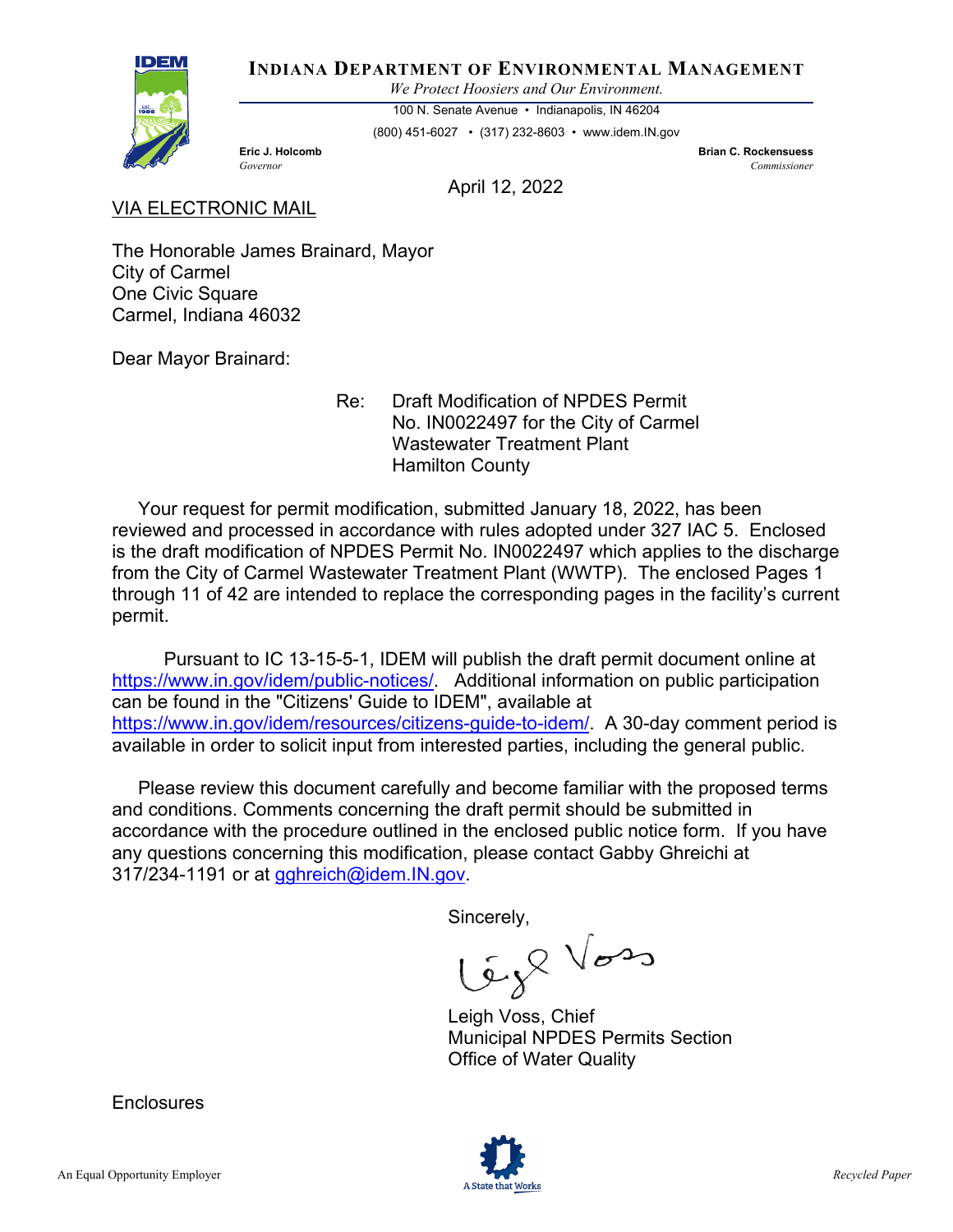cc: Tara Washington, Plant Manager John Duffy, Director of Utilities, City of Carmel Mike Hendricks, Assistant Utility Director Philip Teague, P.E.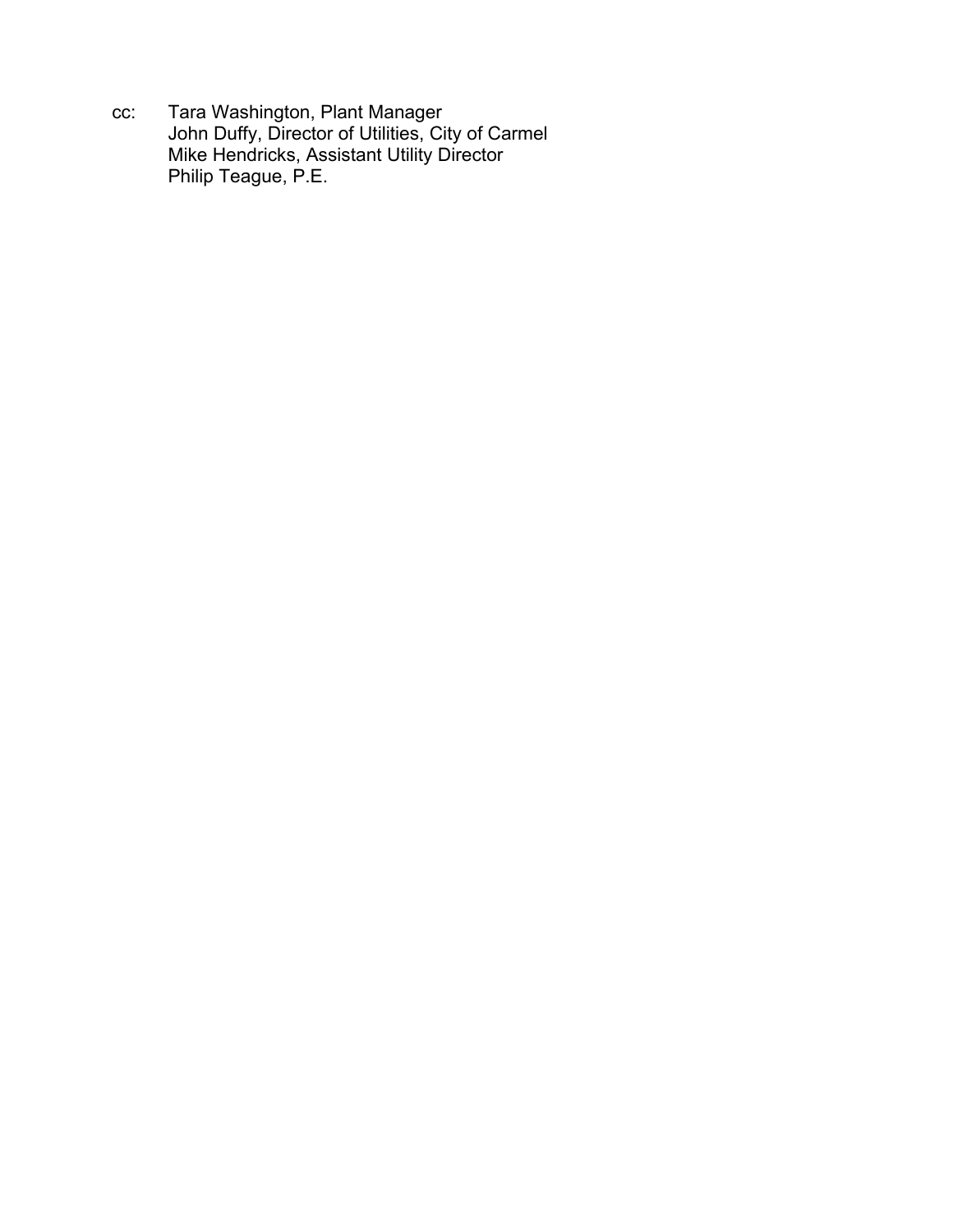Page 1 of 42 Permit No. IN0022497 Revised

# STATE OF INDIANA

# DEPARTMENT OF ENVIRONMENTAL MANAGEMENT

# AMENDED AUTHORIZATION TO DISCHARGE UNDER THE

## NATIONAL POLLUTANT DISCHARGE ELIMINATION SYSTEM

In compliance with the provisions of the Federal Water Pollution Control Act, as amended, (33 U.S.C. 1251 et seq., the "Clean Water Act") or (CWA), and IDEMs authority under IC 13-5, the Indiana Department of Environmental Management (IDEM) is issuing this permit to the

# **CITY OF CARMEL**

hereinafter referred to as "the permittee." The permittee owns and/or operates the **City of Carmel Wastewater Treatment Plant**, a major municipal wastewater treatment plant located at 9609 Hazel Dell Parkway, Carmel, Indiana, Hamilton County. The permittee is hereby authorized to discharge from the outfalls identified in Part I of this permit to receiving waters named the West Fork of the White River in accordance with the effluent limitations, monitoring requirements, and other conditions set forth in the permit. This permit may be revoked for the nonpayment of applicable fees in accordance with IC 13-18-20.

The permit, as issued on August 16, 2018 is hereby amended as contained herein. The amended provisions shall become effective on \_\_\_\_\_\_\_\_\_\_\_\_\_\_\_\_\_\_\_\_. All terms and conditions of the permit not modified at this time remain in effect. Further, any existing condition or term affected by the modifications will remain in effect until the modified provisions become effective.

This permit and authorization to discharge, as amended, shall expire at midnight, November 30, 2023. In order to receive authorization to discharge beyond the date of expiration, the permittee shall submit such information and forms as are required by the Indiana Department of Environmental Management no later than 180 days prior to the date of expiration.

Issued on \_\_\_\_\_\_\_\_\_\_\_\_\_\_\_\_\_\_\_\_\_\_\_\_ for the Indiana Department of Environmental Management.

Jerry Dittmer, Chief Permits Branch Office of Water Quality

\_\_\_\_\_\_\_\_\_\_\_\_\_\_\_\_\_\_\_\_\_\_\_\_\_\_\_\_\_\_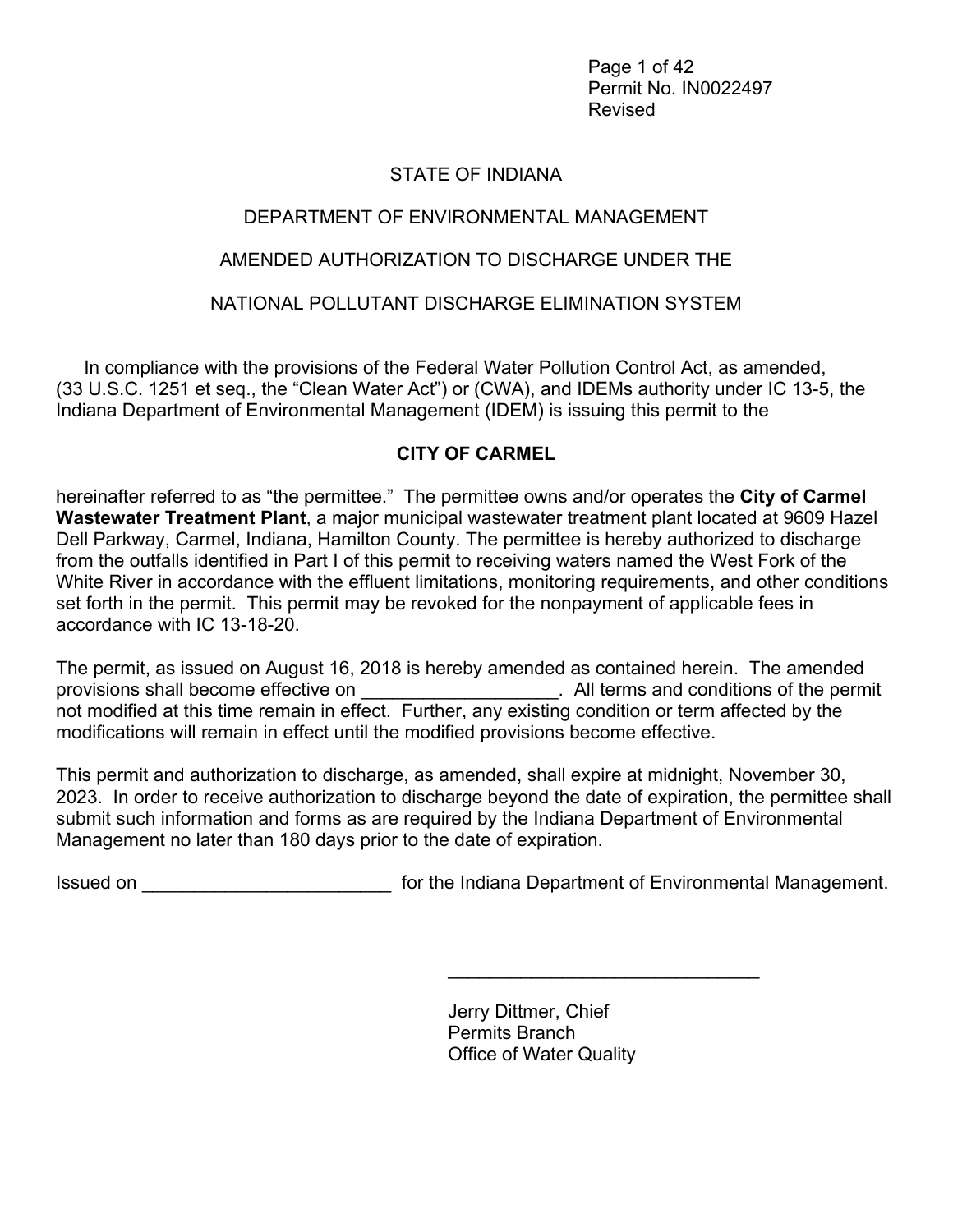Page 2 of 42 Permit No. IN0022497 Revised

## TREATMENT FACILITY DESCRIPTION

The permittee received a Construction Permit on July 22, 2019 (Approval No. L-0569) to facilitate the plant's upgrade from a Class IV 12.0 MGD activated sludge treatment facility to a Class IV 14.0 MGD treatment facility with a peak design flow of 36.0 MGD, as well as the overhaul and replacement of the permittee's ultraviolet disinfection system. In addition, the construction permit covered the addition of Enhanced Biological Phosphorus Removal (EPBR) by using Anaerobic/Oxic (A/O) process. The permittee also received another Construction Permit on April 15, 2020 (Approval No. L-0569), in order to install phosphorus removal equipment via chemical addition.

Therefore, the permittee currently operates a Class IV, 14 MGD conventional activated sludge type treatment facility consisting of an influent flow meter, two (2) step screens, two (2) grit removal chambers, eight (8) primary clarifiers consisting of two (2) North primaries and six (6) South primaries, twelve (12) aeration tanks that have been modified to carry out Enhanced Biological Phosphorus Removal (EPBR) via anaerobic and oxic zones within the aeration tanks, six (6) secondary clarifiers, phosphorus removal via chemical addition, ultraviolet light disinfection, and an effluent flow meter. Waste-activated sludge and primary sludge pass through two (2) gravity beltthickeners, a mixing tank, and a bio-pasteurization system. Then, the sludge is pumped to either of the two (2) primary anaerobic digesters, followed by two (2) secondary anaerobic digesters. After digestion, two (2) centrifuges are used for de-watering. Final sludge is stored in an open storage building or in a solar-drying building. Final sludge is distributed to local farmers as a Class A biosolid, in accordance with the permittee's Biosolids Marketing & Distribution Permit (INLA000730). If the final sludge only meets the Class B biosolids criteria, the final sludge is land applied under the permittee's Biosolids Land Application Permit (INLA000216).

The collection system is comprised of 100% separate sanitary sewers by design with one (1) Sanitary Sewer Overflow (SSO) point, identified and prohibited in Attachment A of this permit. The City of Carmel Wastewater Treatment Plant serves the following areas: The City of Carmel, portions of the Clay Township Regional Waste District, and portions of the Town of Westfield.

## PART I

# A. EFFLUENT LIMITATIONS AND MONITORING REQUIREMENTS

The permittee is authorized to discharge from the outfall listed below in accordance with the terms and conditions of this permit. The permittee shall take samples and measurements at a location representative of each discharge to determine whether the effluent limitations have been met. Refer to Part I.B of this permit for additional monitoring and reporting requirements.

1. Beginning on the effective date of this permit, the permittee is authorized to discharge from Outfall 001, which is located at Latitude: 39° 55' 45" N, Longitude: 86 04' 35" W. The discharge is subject to the following requirements: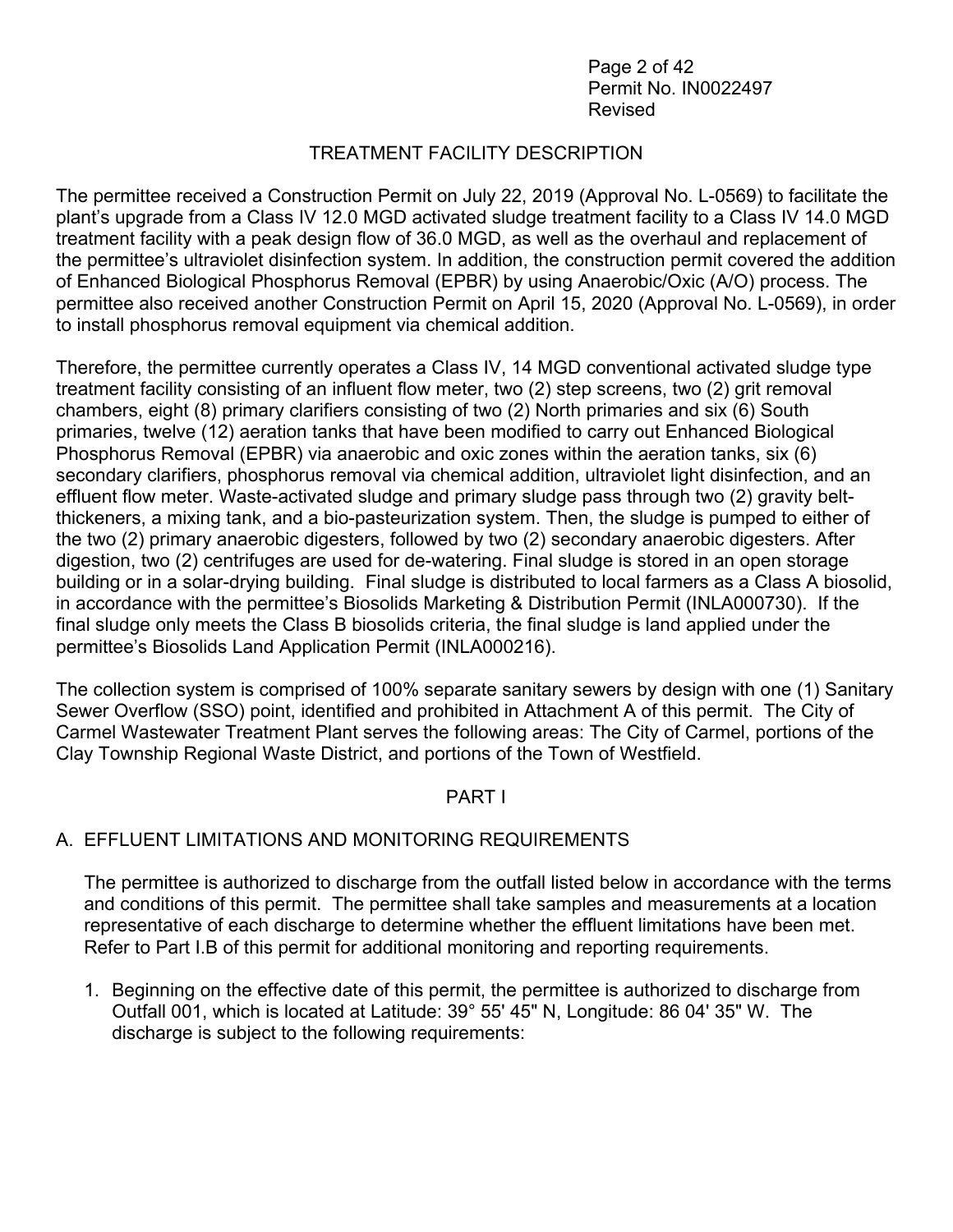#### Page 3 of 42 Permit No. IN0022497 Revised

|                            | <b>Quantity or Loading</b> |                   |              | <b>Quality or Concentration</b> |                          |              | <b>Monitoring Requirements</b>         |                    |
|----------------------------|----------------------------|-------------------|--------------|---------------------------------|--------------------------|--------------|----------------------------------------|--------------------|
| <b>Parameter</b>           | <b>Monthly</b><br>Average  | Weekly<br>Average | <b>Units</b> | <b>Monthly</b><br>Average       | <b>Weekly</b><br>Average | <b>Units</b> | <b>Measurement</b><br><b>Frequency</b> | <b>Sample Type</b> |
| Flow [1]                   | Report                     | ----              | <b>MGD</b>   | ----                            | ----                     | ----         | Daily                                  | 24-Hr. Total       |
| CBOD <sub>5</sub>          |                            |                   |              |                                 |                          |              |                                        |                    |
| Summer [2]                 | 1,900                      | 2,800             | lbs/day      | 16                              | 24                       | mg/l         | Daily                                  | 24-Hr. Comp.       |
| Winter [3]                 | 2,900                      | 4,700             | lbs/dav      | 25                              | 40                       | mg/l         | Daily                                  | 24-Hr. Comp.       |
| <b>TSS</b>                 |                            |                   |              |                                 |                          |              |                                        |                    |
| Summer [2]                 | 2,300                      | 3,500             | lbs/day      | 20                              | 30                       | mg/l         | Daily                                  | 24-Hr. Comp.       |
| Winter [3]                 | 3,500                      | 5,300             | lbs/dav      | 30                              | 45                       | mg/l         | Daily                                  | 24-Hr. Comp.       |
| Ammonia-nitrogen           |                            |                   |              |                                 |                          |              |                                        |                    |
| Summer [2]                 | 180                        | 260               | lbs/dav      | 1.5                             | 2.25                     | mg/l         | Daily                                  | 24-Hr. Comp.       |
| Winter [3]                 | 350                        | 530               | lbs/dav      | 3.0                             | 4.5                      | mq/l         | Daily                                  | 24-Hr. Comp.       |
| Nitrogen, Total (as N) [4] | Report                     | ----              | lbs/dav      | Report                          | ----                     | mg/l         | Monthly                                | 24-Hr. Comp.       |
| <b>Phosphorus</b>          | Report                     | ----              | lbs/dav      | 1.0                             |                          | mg/l         | Daily                                  | 24-Hr. Comp.       |

#### TABLE 1

#### TABLE 2

|                      | <b>Quality or Concentration</b> |                           |                                |              | <b>Monitoring Requirements</b>         |                    |  |
|----------------------|---------------------------------|---------------------------|--------------------------------|--------------|----------------------------------------|--------------------|--|
| <b>Parameter</b>     | <b>Daily</b><br><b>Minimum</b>  | <b>Monthly</b><br>Average | <b>Daily</b><br><b>Maximum</b> | <b>Units</b> | <b>Measurement</b><br><b>Frequency</b> | <b>Sample Type</b> |  |
| pH [5]               | 6.0                             | $- - - -$                 | 9.0                            | s.u.         | Daily                                  | Grab               |  |
| Dissolved Oxygen [6] |                                 |                           |                                |              |                                        |                    |  |
| Summer [2]           | 5.0                             | $- - - -$                 | $- - - -$                      | mg/l         | Daily                                  | 4 Grabs/24-Hrs.    |  |
| Winter [3]           | 4.0                             | $- - - -$                 | $- - - -$                      | ma/          | Daily                                  | 4 Grabs/24-Hrs.    |  |
| $E.$ coli [7]        | ----                            | 125 [8]                   | 235 [9]                        | $ctu/100$ ml | Daily                                  | Grab               |  |

- [1] Effluent flow measurement is required per 327 IAC 5-2-13. The flow meter(s) shall be calibrated at least once every twelve months.
- [2] Summer limitations apply from May 1 through November 30 of each year.
- [3] Winter limitations apply from December 1 through April 30 of each year.
- [4] Total Nitrogen shall be determined by testing Total Kjeldahl Nitrogen (TKN) and Nitrate + Nitrite and reporting the sum of the TKN and Nitrate + Nitrite results (reported as N). Nitrate + Nitrite can be analyzed together or separately. Monitoring for Total Nitrogen is required in the effluent only.

 The following EPA methods are recommended for use in the analysis of TKN and Nitrate + Nitrite. Alternative approved 40 CFR 136 methods may be utilized.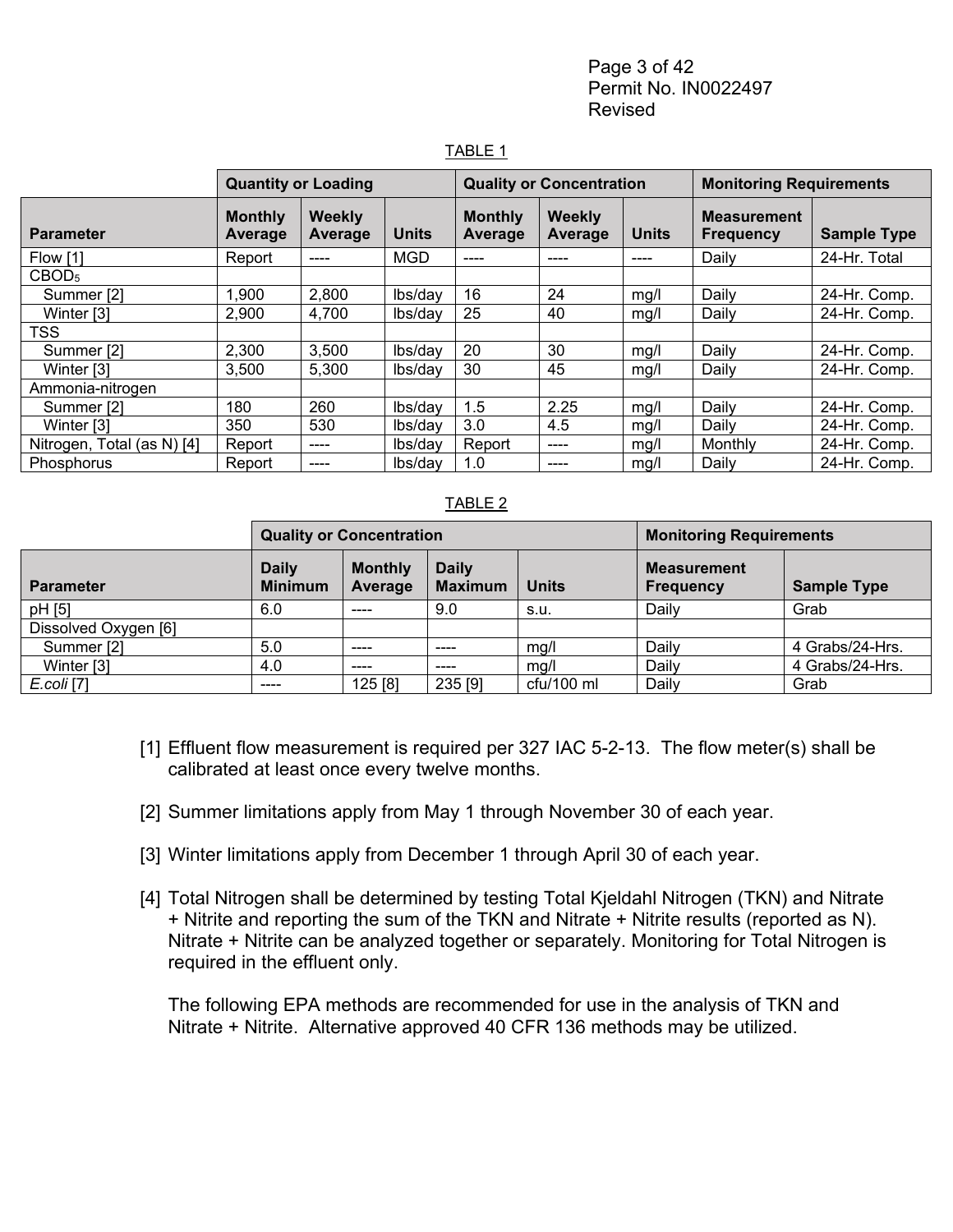Page 4 of 42 Permit No. IN0022497 Revised

| Parameter         | Method              |
|-------------------|---------------------|
| TKN               | 350.1, 351.1, 351.2 |
| <b>Nitrate</b>    | 300.0, 300.1, 352.1 |
| <b>Nitrite</b>    | 300.1, 353.2        |
| Nitrate + Nitrite | 300.0, 300.1, 353.2 |

- [5] If the permittee collects more than one grab sample on a given day for pH, the values shall not be averaged for reporting daily maximums or daily minimums. The permittee must report the individual minimum and the individual maximum pH value of any sample during the month on the Monthly Report of Operation forms.
- [6] The daily minimum concentration of dissolved oxygen in the effluent shall be reported as the arithmetic mean determined by summation of the four (4) daily grab sample results divided by the number of daily grab samples. These samples are to be collected over equal time intervals.
- [7] The effluent shall be disinfected on a continuous basis such that violations of the applicable bacteriological limitations (*E. coli*) do not occur from April 1 through October 31, annually.

The *Escherichia coli* (*E. coli*) limitations apply from April 1 through October 31 annually.

- [8] The monthly average *E. coli* value shall be calculated as a geometric mean. Per 327 IAC 5-10-6, the concentration of *E. coli* shall not exceed one hundred twenty-five (125) cfu or mpn per 100 milliliters as a geometric mean of the effluent samples taken in a calendar month. No samples may be excluded when calculating the monthly geometric mean.
- [9] If less than ten samples are taken and analyzed for *E. coli* in a calendar month, no samples may exceed two hundred thirty-five (235) cfu or mpn as a daily maximum. However, when ten (10) or more samples are taken and analyzed for *E. coli* in a calendar month, not more than ten percent (10%) of those samples may exceed two hundred thirty-five (235) cfu or mpn as a daily maximum. When calculating ten percent, the result must not be rounded up. In reporting for compliance purposes on the Discharge Monitoring Report (DMR) form, the permittee shall record the highest nonexcluded value for the daily maximum.

## 2. Minimum Narrative Limitations

At all times the discharge from any and all point sources specified within this permit shall not cause receiving waters: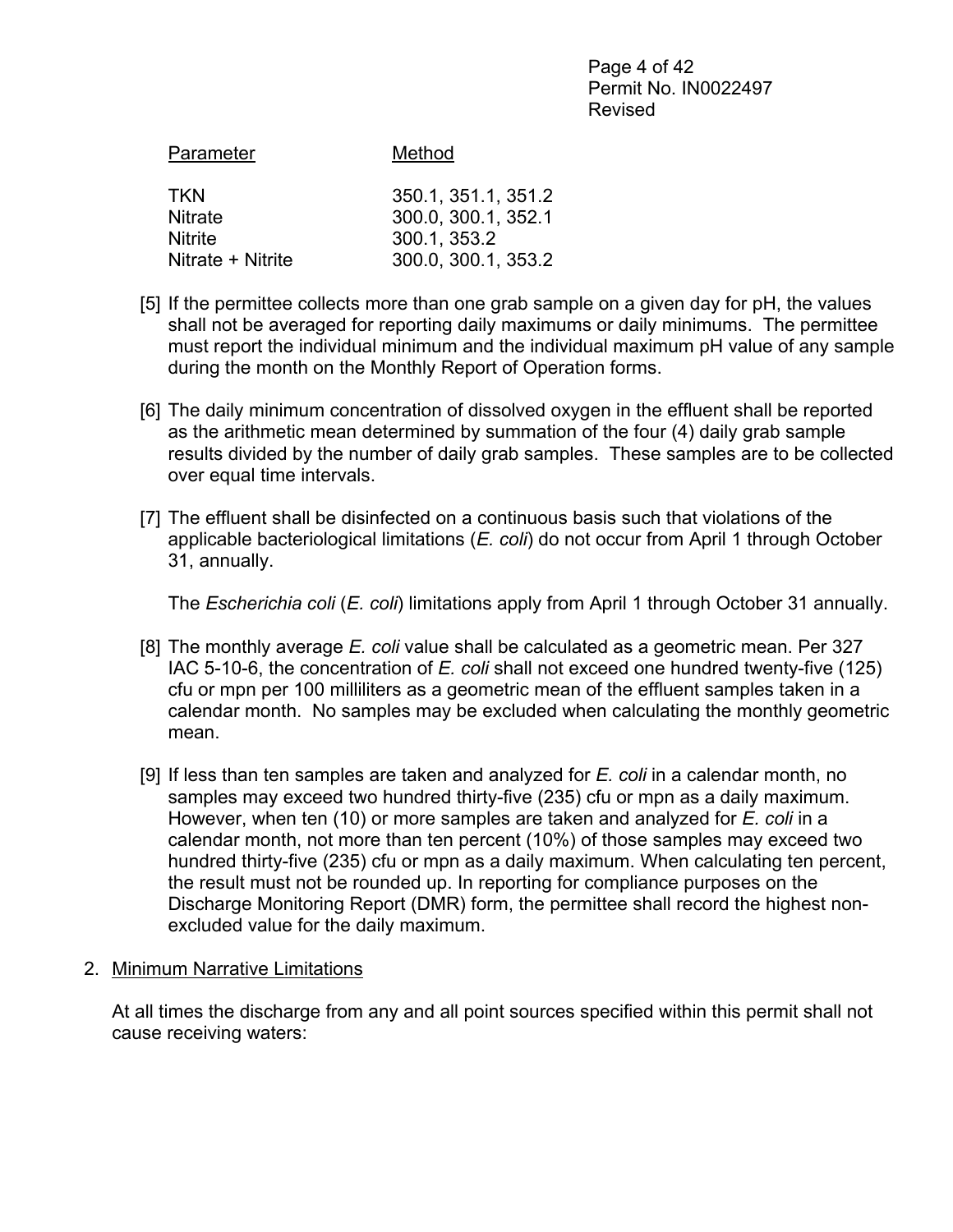Page 5 of 42 Permit No. IN0022497 Revised

- a. including waters within the mixing zone, to contain substances, materials, floating debris, oil, scum attributable to municipal, industrial, agricultural, and other land use practices, or other discharges that do any of the following:
	- (1) will settle to form putrescent or otherwise objectionable deposits;
	- (2) are in amounts sufficient to be unsightly or deleterious;
	- (3) produce color, visible oil sheen, odor, or other conditions in such degree as to create a nuisance;
	- (4) are in amounts sufficient to be acutely toxic to, or to otherwise severely injure or kill aquatic life, other animals, plants, or humans;
	- (5) are in concentrations or combinations that will cause or contribute to the growth of aquatic plants or algae to such a degree as to create a nuisance, be unsightly, or otherwise impair the designated uses.
- b. outside the mixing zone, to contain substances in concentrations that on the basis of available scientific data are believed to be sufficient to injure, be chronically toxic to, or be carcinogenic, mutagenic, or teratogenic to humans, animals, aquatic life, or plants.

## 2. Data on Plant Operation

The raw influent and the wastewater from intermediate unit treatment processes, as well as the final effluent shall be sampled and analyzed for the pollutants and operational parameters specified by the applicable Monthly Report of Operation Form, as appropriate, in accordance with 327 IAC 5-2-13. Except where the permit specifically states otherwise, the sample frequency for the raw influent and intermediate unit treatment process shall be at a minimum the same frequency as that for the final effluent. The measurement frequencies specified in each of the tables in Part I.A. are the minimum frequencies required by this permit.

For publicly owned treatment works, the 30-day average percent removal for Carbonaceous Biochemical Oxygen Demand (CBOD5) and Total Suspended Solids shall not be less than 85 percent unless otherwise authorized by the permitting authority in accordance with 40 CFR Part 133.102, as incorporated by reference in 327 IAC 5-2-1.5. The permittee must monitor the influent and effluent CBOD5 and TSS at least once per month and calculate the percent removal to ensure compliance with the required 85 percent removal. This information must be maintained on site and provided to this Office's staff upon request.

## 3. Reporting per Monitoring Period

The permittee shall submit accurate monitoring reports to the Indiana Department of Environmental Management containing results obtained during each monitoring period and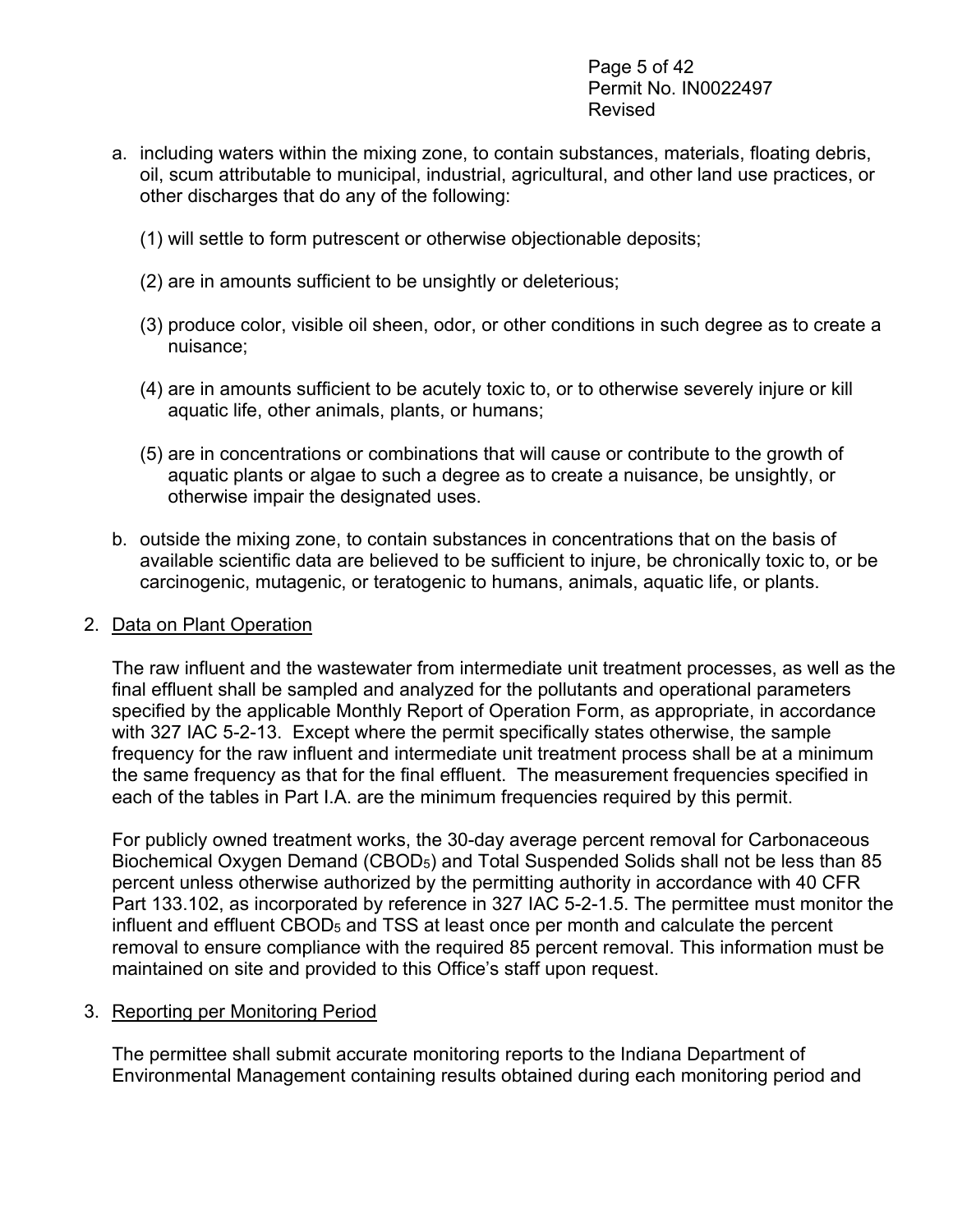Page 6 of 42 Permit No. IN0022497 Revised

shall be submitted no later than the 28th day of the month following each completed monitoring period. Each monitoring period report shall be submitted no less than annually and no more than monthly, as per parameter measurement frequency listed. These reports shall include, but not necessarily be limited to, the Discharge Monitoring Report (DMR) and the Monthly Report of Operation (MRO). All reports shall be submitted electronically by using the NetDMR application, upon registration, receipt of the NetDMR Subscriber Agreement, and IDEM approval of the proposed NetDMR Signatory. Access the NetDMR website (for initial registration and DMR/MMR submittal) via CDX at: https://cdx.epa.gov/. The Regional Administrator may request the permittee to submit monitoring reports to the Environmental Protection Agency if it is deemed necessary to assure compliance with the permit.

A calendar week will begin on Sunday and end on Saturday. Partial weeks consisting of four or more days at the end of any month will include the remaining days of the week, which occur in the following month in order to calculate a consecutive seven-day average. This value will be reported as a weekly average or seven-day average on the MRO for the month containing the partial week of four or more days. Partial calendar weeks consisting of less than four days at the end of any month will be carried forward to the succeeding month and reported as a weekly average or a seven-day average for the calendar week that ends with the first Saturday of that month.

## 4. Definitions

## a. Calculation of Averages

Pursuant to 327 IAC 5-2-11(a)(5), the calculation of the average of discharge data shall be determined as follows: For all parameters except fecal coliform and *E. coli*, calculations that require averaging of sample analyses or measurements of daily discharges shall use an arithmetic mean unless otherwise specified in this permit. For fecal coliform, the monthly average discharge and weekly average discharge, as concentrations, shall be calculated as a geometric mean. For *E. coli*, the monthly average discharge, as a concentration, shall be calculated as a geometric mean.

## b. Terms

- (1) "Monthly Average" -The monthly average discharge means the total mass or flowweighted concentration of all daily discharges during a calendar month on which daily discharges are sampled or measured, divided by the number of daily discharges sampled and/or measured during such calendar month. The monthly average discharge limitation is the highest allowable average monthly discharge for any calendar month.
- (2) "Weekly Average" The weekly average discharge means the total mass or flow weighted concentration of all daily discharges during any calendar week for which daily discharges are sampled or measured, divided by the number of daily discharges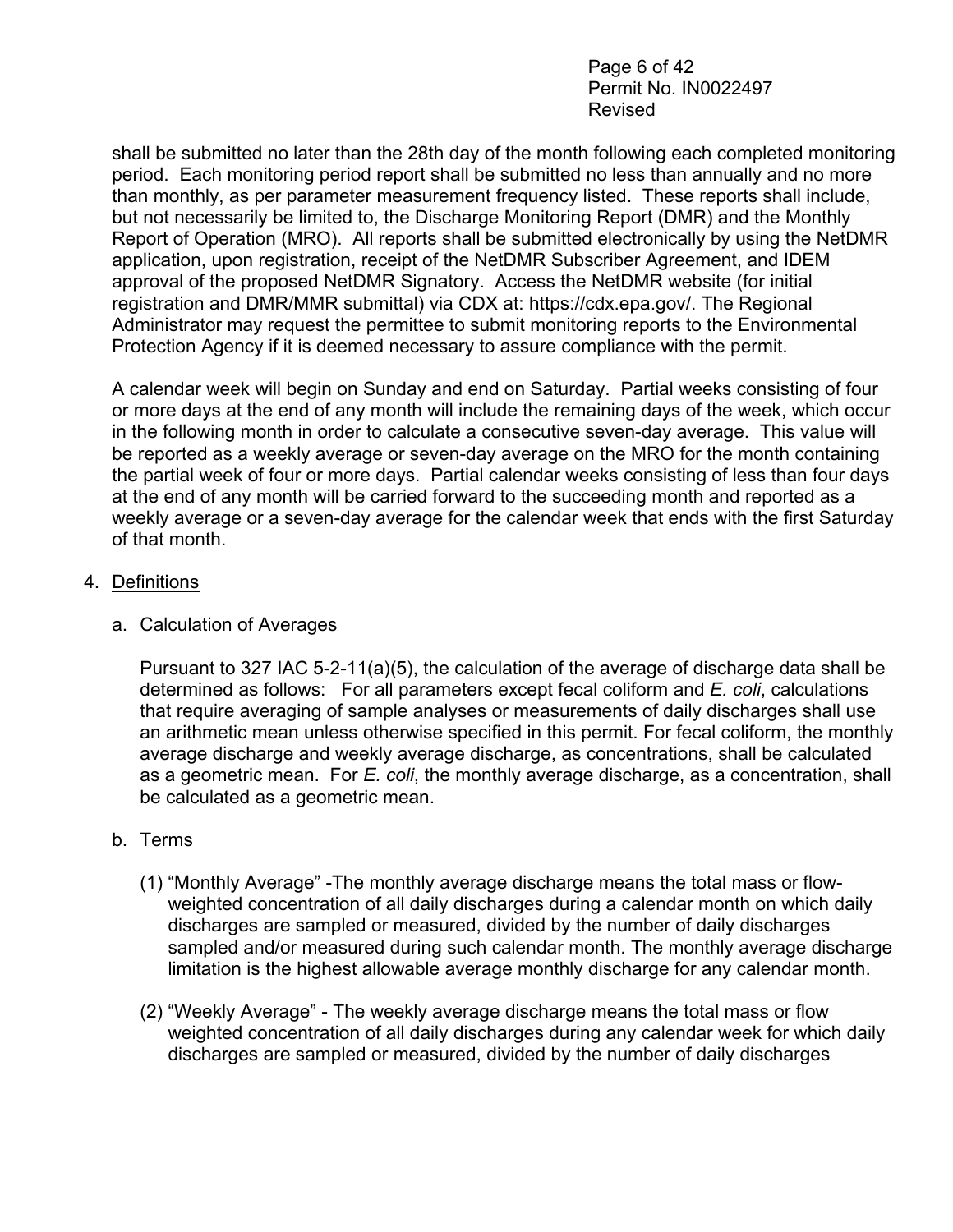Page 7 of 42 Permit No. IN0022497 Revised

sampled and/or measured during such calendar week. The average weekly discharge limitation is the maximum allowable average weekly discharge for any calendar week.

- (3) "Daily Maximum" The daily maximum discharge limitation is the maximum allowable daily discharge for any calendar day. The "daily discharge" means the total mass of a pollutant discharged during the calendar day or, in the case of a pollutant limited in terms other than mass pursuant to 327 IAC 5-2-11(e), the average concentration or other measurement of the pollutant specified over the calendar day or any twenty-four hour period that represents the calendar day for purposes of sampling.
- (4) "24-hour Composite" A 24-hour composite sample consists of at least four (4) individual flow-proportioned samples of wastewater, taken by the grab sample method over equal time intervals during the period of operator attendance or by an automatic sampler, and which are combined prior to analysis. A flow proportioned composite sample shall be obtained by:
	- (a) recording the discharge flow rate at the time each individual sample is taken,
	- (b) adding together the discharge flow rates recorded from each individual sampling time to formulate the "total flow value,"
	- (c) dividing the discharge flow rate of each individual sampling time by the total flow value to determine its percentage of the total flow value, and
	- (d) multiplying the volume of the total composite sample by each individual sample's percentage to determine the volume of that individual sample which will be included in the total composite sample.

Alternatively, a 24-hour composite sample may be obtained by an automatic sampler on an equal time interval basis over a twenty-four hour period provided that a minimum of 24 samples are taken and combined prior to analysis. The samples do not need to be flow-proportioned if the permittee collects samples in this manner.

- (5) CBOD5: Five-day Carbonaceous Biochemical Oxygen Demand
- (6) TSS: Total Suspended Solids
- (7) *E. coli*: *Escherichia coli* bacteria
- (8) The "Regional Administrator" is defined as the Region V Administrator, U.S. EPA, located at 77 West Jackson Boulevard, Chicago, Illinois 60604.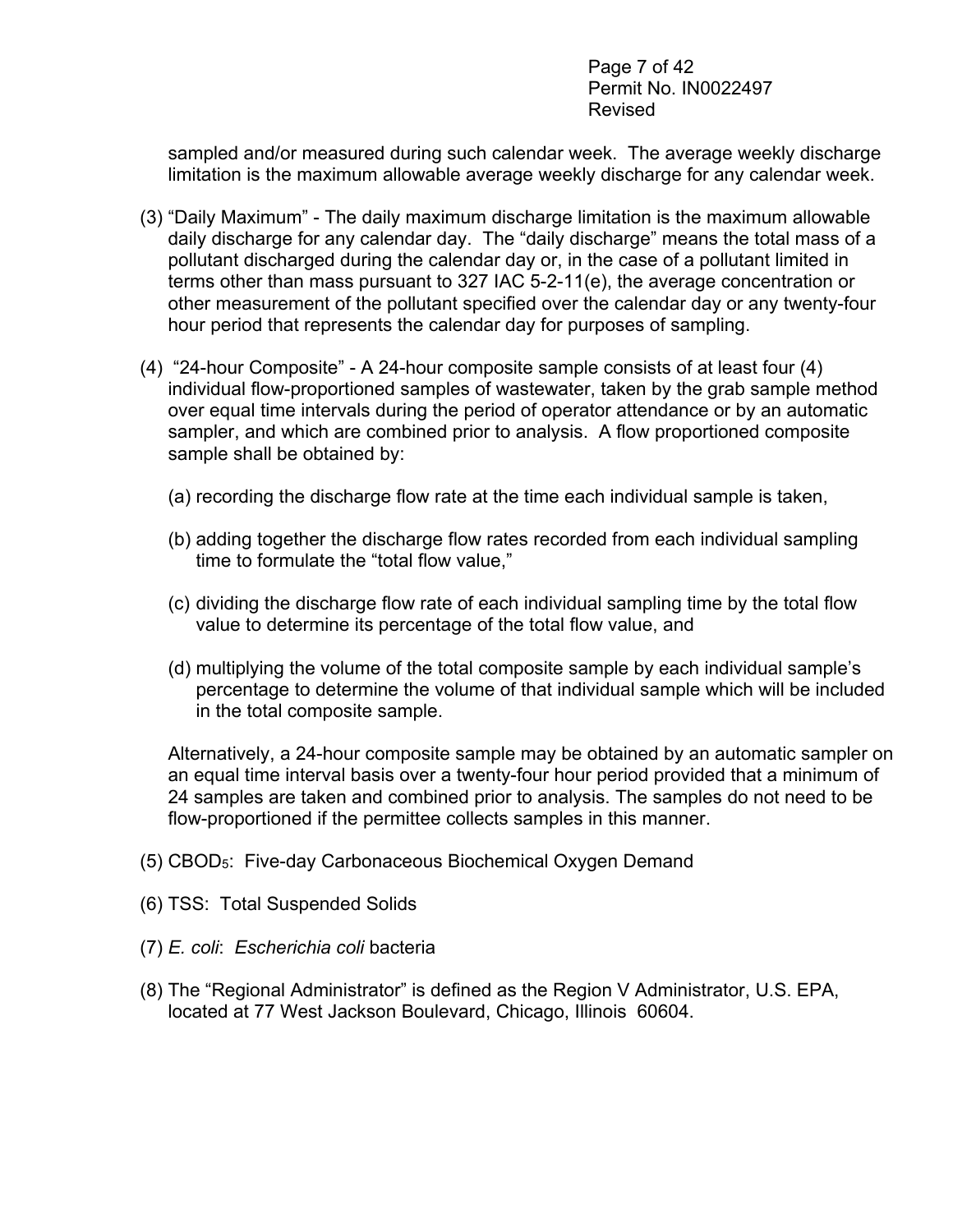Page 8 of 42 Permit No. IN0022497 Revised

- (9) The "Commissioner" is defined as the Commissioner of the Indiana Department of Environmental Management, located at the following address: 100 North Senate Avenue, Indianapolis, Indiana 46204-2251.
- (10) Limit of Detection or LOD is defined as a measurement of the concentration of a substance that can be measured and reported with 99% confidence that the analyte concentration is greater than zero (0) for a particular analytical method and sample matrix. The LOD is equivalent to the Method Detection Level or MDL.
- (11) Limit of Quantitation or LOQ is defined as a measurement of the concentration of a contaminant obtained by using a specified laboratory procedure calibrated at a specified concentration above the method detection level. It is considered the lowest concentration at which a particular contaminant can be quantitatively measured using a specified laboratory procedure for monitoring of the contaminant. This term is also called the limit of quantification or quantification level.
- (12) Method Detection Level or MDL is defined as the minimum concentration of an analyte (substance) that can be measured and reported with a ninety-nine percent (99%) confidence that the analyte concentration is greater than zero (0) as determined by the procedure set forth in 40 CFR Part 136, Appendix B. The method detection level or MDL is equivalent to the LOD.
- 5. Test Procedures

The analytical and sampling methods used shall conform to the version of 40 CFR 136 incorporated by reference in 327 IAC 5. Different but equivalent methods are allowable if they receive the prior written approval of the Commissioner and the U.S. Environmental Protection Agency. When more than one test procedure is approved for the purposes of the NPDES program under 40 CFR 136 for the analysis of a pollutant or pollutant parameter, the test procedure must be sufficiently sensitive as defined at 40 CFR 122.21(e)(3) and 122.44(i)(1)(iv).

#### 6. Recording Results

For each measurement or sample taken pursuant to the requirements of this permit, the permittee shall record and maintain records of all monitoring information on activities under this permit, including the following information:

- a. The exact place, date, and time of sampling or measurements;
- b. The person(s) who performed the sampling or measurements;
- c. The dates and times the analyses were performed;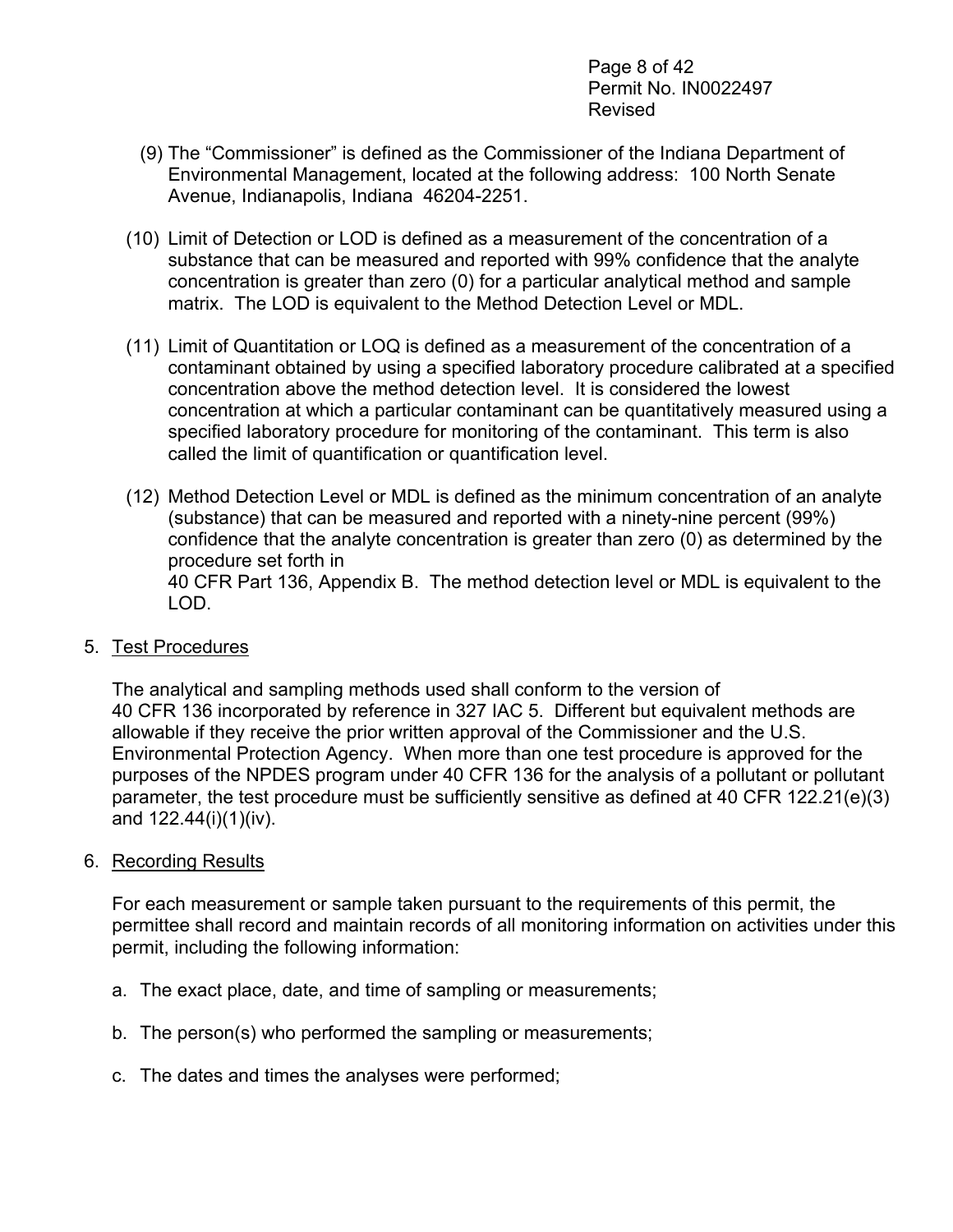Page 9 of 42 Permit No. IN0022497 Revised

- d. The person(s) who performed the analyses;
- e. The analytical techniques or methods used; and
- f. The results of all required analyses and measurements.

## 7. Additional Monitoring by Permittee

If the permittee monitors any pollutant at the location(s) designated herein more frequently than required by this permit, using approved analytical methods as specified above, the results of such monitoring shall be included in the calculation and reporting of the values required in the Monthly Discharge Monitoring Report and on the Monthly Report of Operation form. Such increased frequency shall also be indicated on these forms. Any such additional monitoring data which indicates a violation of a permit limitation shall be followed up by the permittee, whenever feasible, with a monitoring sample obtained and analyzed pursuant to approved analytical methods. The results of the follow-up sample shall be reported to the Commissioner in the Monthly Discharge Monitoring Report.

#### 8. Records Retention

All records and information resulting from the monitoring activities required by this permit, including all records of analyses performed and calibration and maintenance of instrumentation and recording from continuous monitoring instrumentation, shall be retained for a minimum of three (3) years. In cases where the original records are kept at another location, a copy of all such records shall be kept at the permitted facility. The three-year period shall be extended:

- a. automatically during the course of any unresolved litigation regarding the discharge of pollutants by the permittee or regarding promulgated effluent guidelines applicable to the permittee; or
- b. as requested by the Regional Administrator or the Indiana Department of Environmental Management.

## C. REOPENING CLAUSES

In addition to the reopening clause provisions cited at 327 IAC 5-2-16, the following reopening clauses are incorporated into this permit:

1. This permit may be modified or, alternately, revoked and reissued after public notice and opportunity for hearing to incorporate effluent limitations reflecting the results of a wasteload allocation if the Department of Environmental Management determines that such effluent limitations are needed to assure that State Water Quality Standards are met in the receiving stream.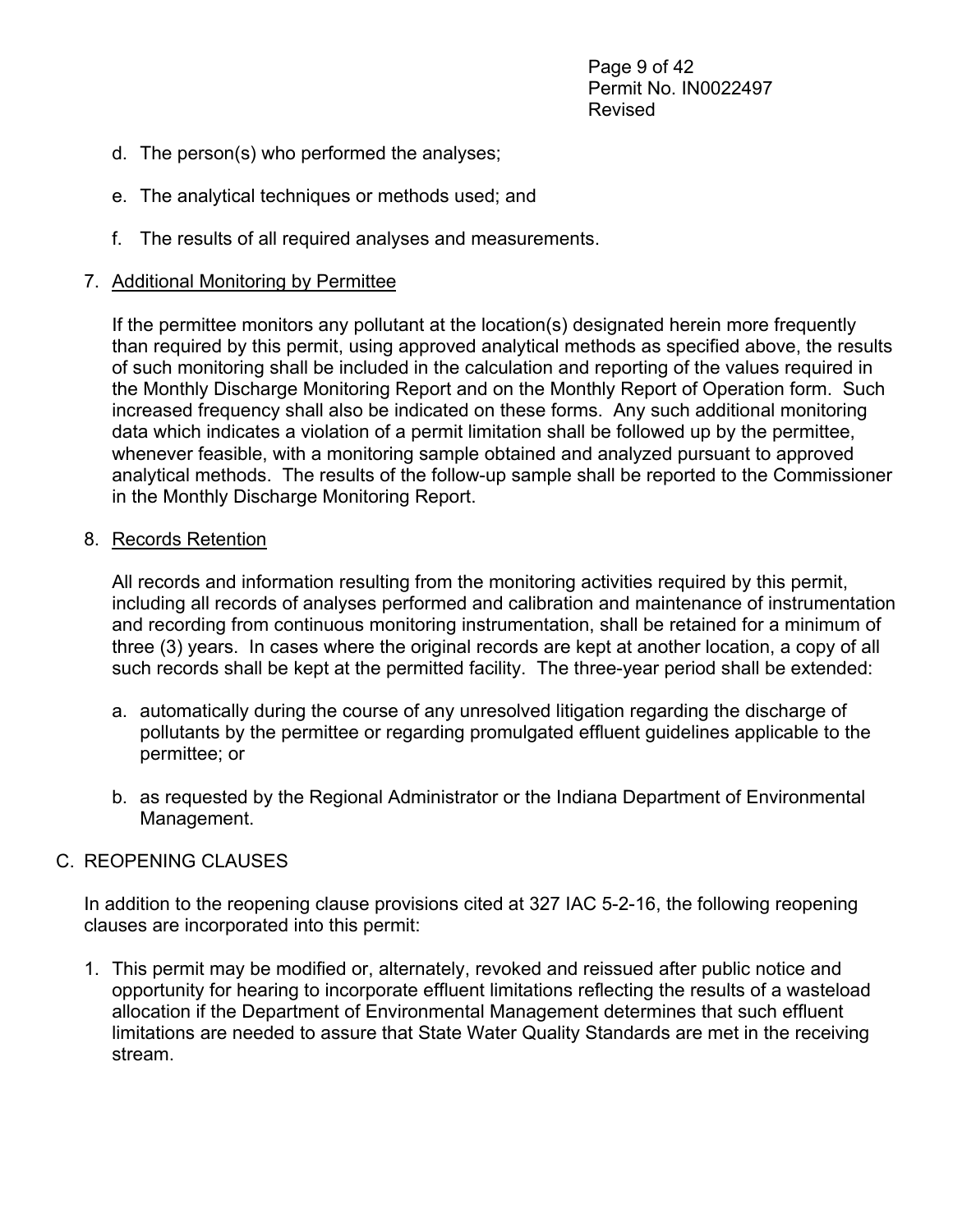Page 10 of 42 Permit No. IN0022497 Revised

- 2. This permit may be modified due to a change in sludge disposal standards pursuant to Section 405(d) of the Clean Water Act, if the standards when promulgated contain different conditions, are otherwise more stringent, or control pollutants not addressed by this permit.
- 3. This permit may be modified, or, alternately, revoked and reissued, to comply with any applicable effluent limitation or standard issued or approved under section 301(b)(2)(C), (D) and (E), 304(b)(2), and 307(a)(2) of the Clean Water Act, if the effluent limitation or standard so issued or approved:
	- a. contains different conditions or is otherwise more stringent than any effluent limitation in the permit; or
	- b. controls any pollutant not limited in the permit.
- 4. This permit may be modified, or alternately, revoked and reissued after public notice and opportunity for hearing to include Whole Effluent Toxicity (WET) limitations or to include limitations for specific toxicants if the results of the WET testing and/or the Toxicity Reduction Evaluation (TRE) study indicate that such limitations are necessary.
- 5. This permit may be modified or, alternatively, revoked and reissued after public notice and opportunity for hearing to incorporate monitoring requirements and effluent limitations for chloride, cadmium, total chromium, copper, lead, nickel, silver, zinc and/or total cyanide if the Department of Environmental Management determines that such monitoring requirements and effluent limitations are needed to assure that State Water Quality standards are met in the receiving streams.

# **THE REST OF THIS PAGE HAS BEEN LEFT INTENTIONALLY BLANK**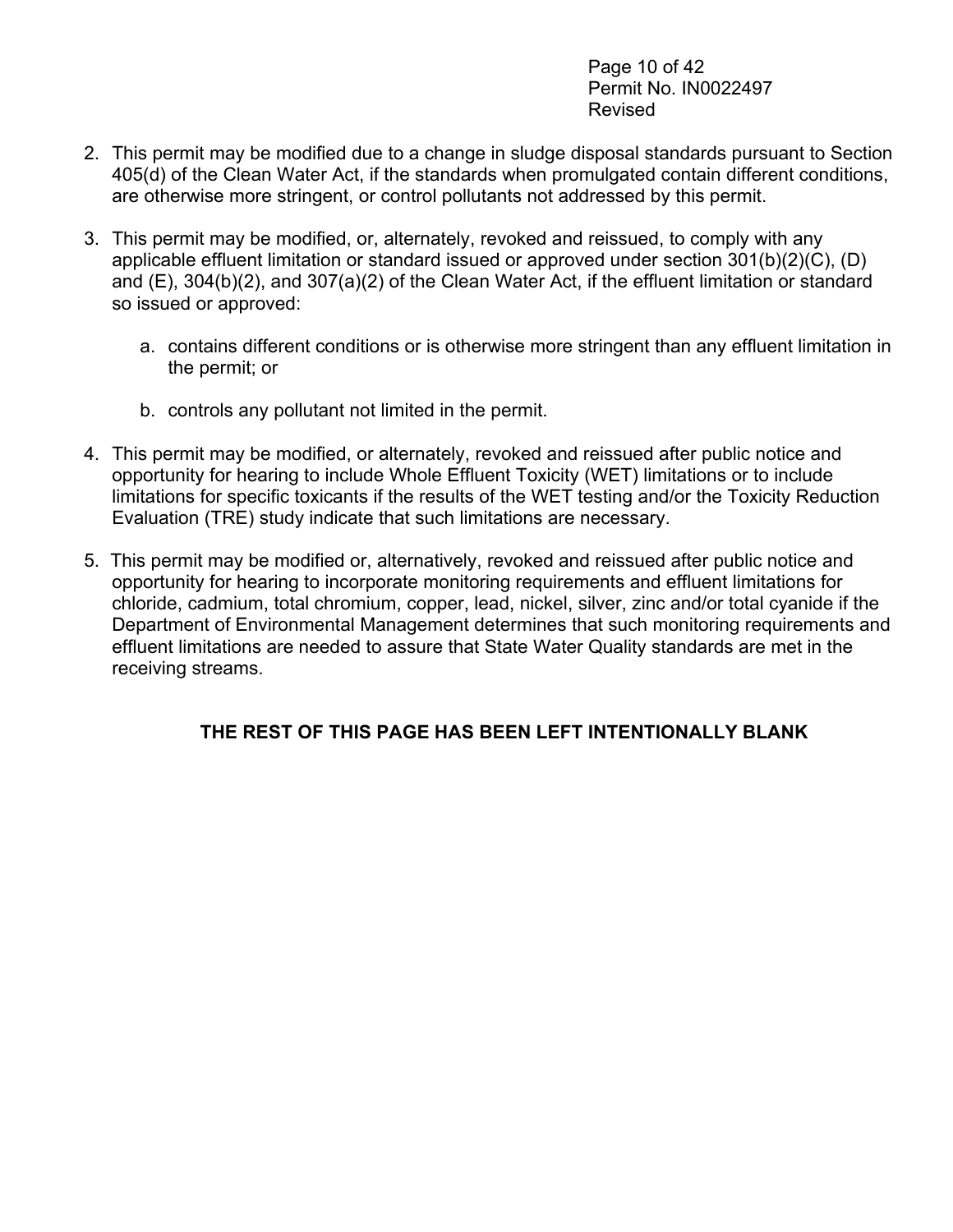Page 11 of 42 Permit No. IN0022497 Revised

# **THIS PAGE HAS BEEN LEFT INTENTIONALLY BLANK**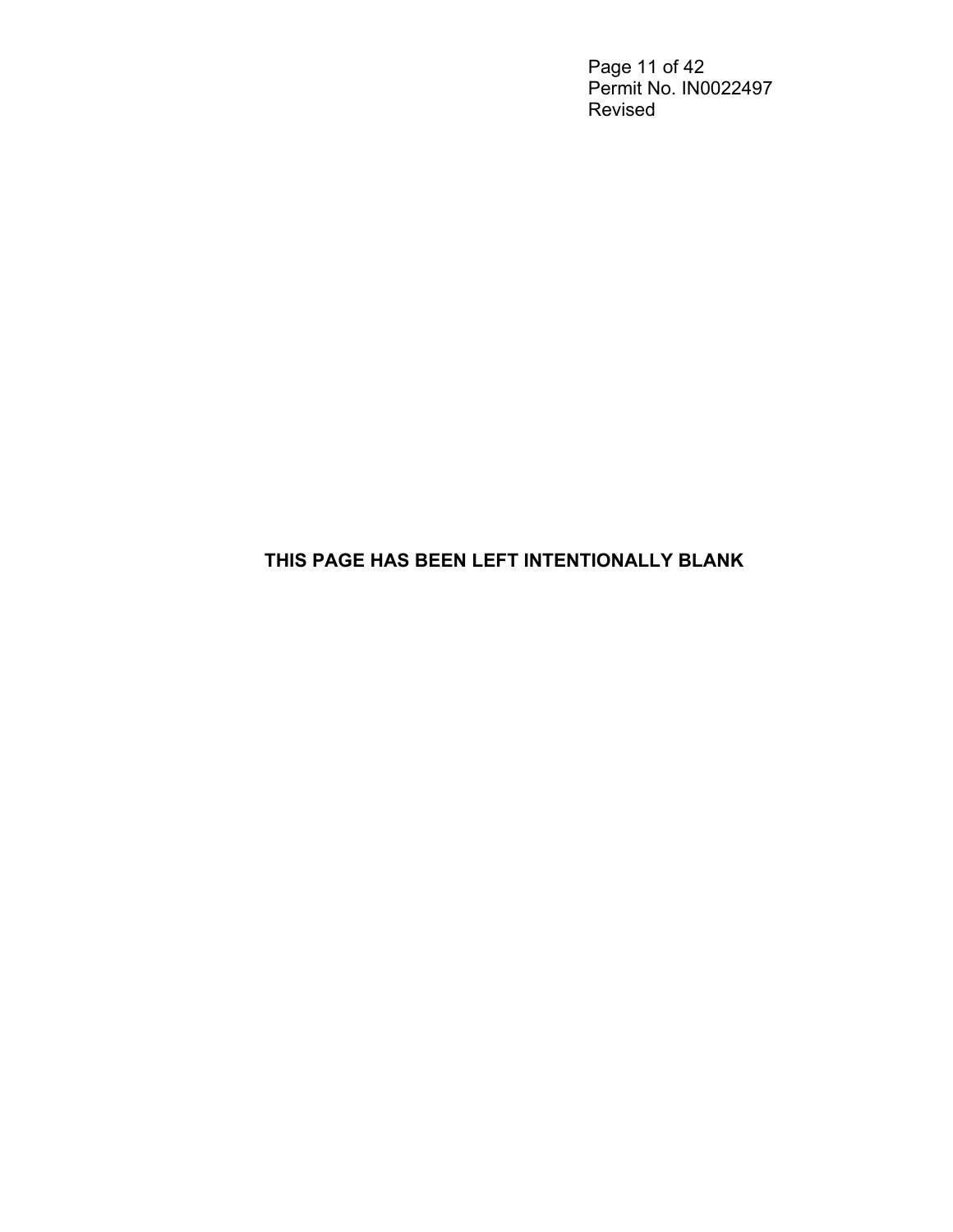| IDEM<br>1986                                | <b>National Pollutant Discharge Elimination System</b><br><b>Fact Sheet for the City of Carmel Wastewater Treatment</b><br><b>Plant</b><br>Draft: March 28, 2022<br><b>Final: TBD</b><br><b>Indiana Department of Environmental Management</b><br>100 North Senate Avenue<br>Indianapolis, Indiana 46204<br>$(317)$ 232-8603<br>Toll Free (800) 451-6027<br>www.idem.IN.gov |  |  |  |  |
|---------------------------------------------|-----------------------------------------------------------------------------------------------------------------------------------------------------------------------------------------------------------------------------------------------------------------------------------------------------------------------------------------------------------------------------|--|--|--|--|
| <b>Permittee:</b>                           | City of Carmel<br>The Honorable James Brainard, Mayor<br>One Civic Square<br>Carmel, Indiana 46032<br>jbrainard@carmel.in.gov; 317/571-2401                                                                                                                                                                                                                                 |  |  |  |  |
| <b>Existing Permit</b><br>Information:      | Permit Number: IN0022497<br>Expiration Date: November 30, 2023                                                                                                                                                                                                                                                                                                              |  |  |  |  |
| <b>Facility Contact:</b>                    | Tara Washington, Plant Manager<br>twashington@carmel.in.gov; 317/571-2634 X1630                                                                                                                                                                                                                                                                                             |  |  |  |  |
| <b>Facility Location:</b>                   | 9609 Hazel Dell Parkway<br>Carmel, Indiana 46280<br><b>Hamilton County</b>                                                                                                                                                                                                                                                                                                  |  |  |  |  |
| <b>Receiving Stream:</b>                    | West Fork of the White River                                                                                                                                                                                                                                                                                                                                                |  |  |  |  |
| <b>GLI/Non-GLI:</b>                         | Non-GLI                                                                                                                                                                                                                                                                                                                                                                     |  |  |  |  |
| <b>Proposed Permit</b><br><b>Action:</b>    | Modification                                                                                                                                                                                                                                                                                                                                                                |  |  |  |  |
| <b>Date Application</b><br><b>Received:</b> | <b>January 18, 2022</b>                                                                                                                                                                                                                                                                                                                                                     |  |  |  |  |
| <b>Facility Category</b>                    | <b>NPDES Major Municipal</b>                                                                                                                                                                                                                                                                                                                                                |  |  |  |  |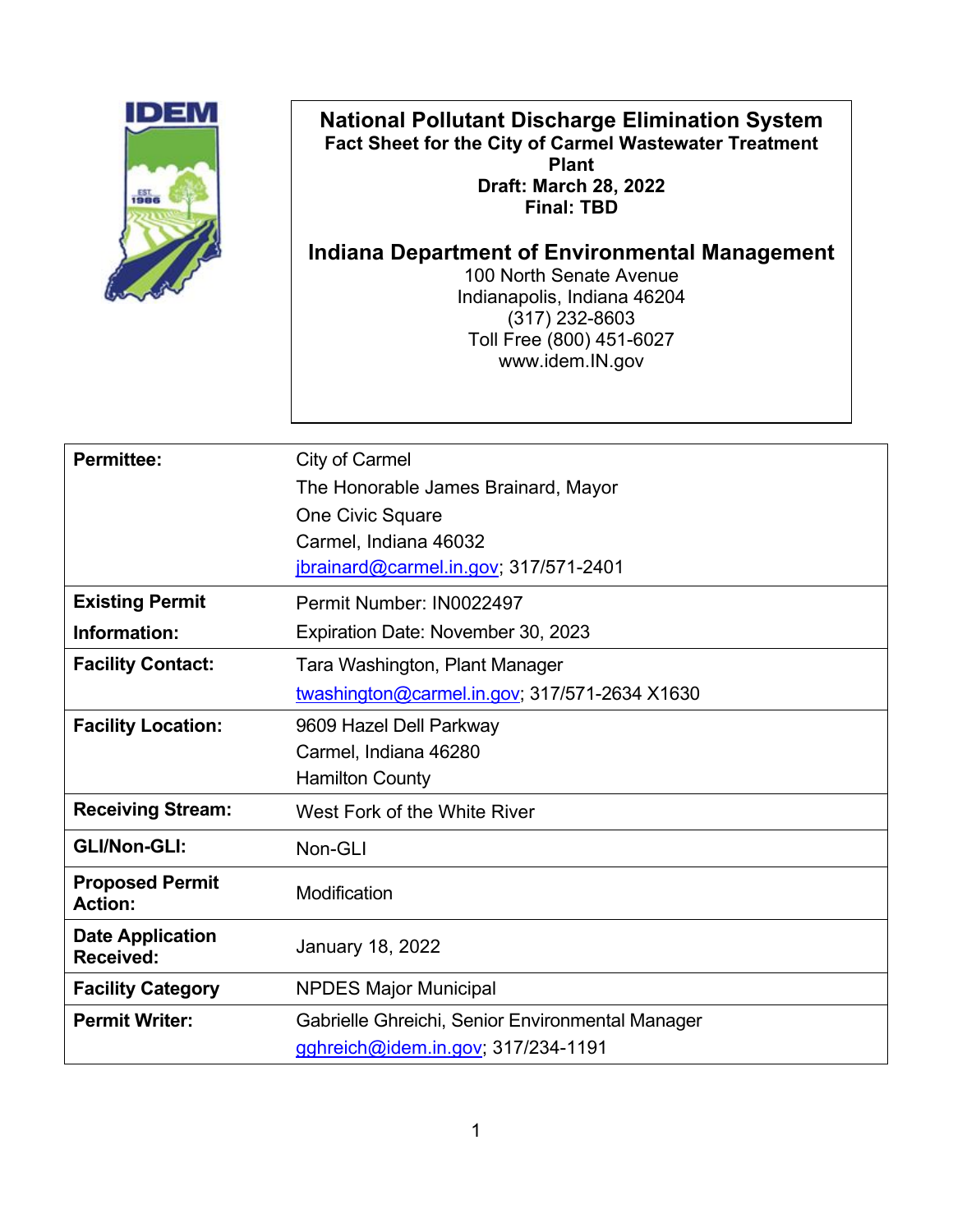| <b>Outfall Location</b> | Latitude: | $39^\circ$ 55' 45" N            |
|-------------------------|-----------|---------------------------------|
|                         |           | Longitude: $86^\circ$ 04' 35" W |

## **Background**

This is the modification of the NPDES permit for the City of Carmel Wastewater Treatment Plant (WWTP). The facility's current permit was effective on December 1, 2018 and has an expiration date of November 30, 2023. A request for permit modification was received from the permittee on January 18, 2022. The permittee requests a permit modification to incorporate the changes made to the plant in accordance with Construction Permit Number L-0569, to accommodate growth in their service area. The permittee states that the City has constructed two (2) aeration tanks and one (1) final clarifier as part of the project. In addition, the completion of this project has allowed the City of Carmel WWTP to expand their average design capacity from 12.0 MGD to 14.0 MGD.

As a result of this upgrade, this facility currently operates a Class IV, 14 MGD conventional activated sludge type treatment facility consisting of an influent flow meter, two (2) step screens, two (2) grit removal chambers, eight (8) primary clarifiers consisting of two (2) North primaries and six (6) South primaries, twelve (12) aeration tanks that have been modified to carry out Enhanced Biological Phosphorus Removal (EPBR) via anaerobic and oxic zones within the aeration tanks, six (6) secondary clarifiers, phosphorus removal via chemical addition, ultraviolet light disinfection, and an effluent flow meter. Waste-activated sludge and primary sludge pass through two (2) gravity belt-thickeners, a mixing tank, and a bio-pasteurization system. Then, the sludge is pumped to either of the two (2) primary anaerobic digesters, followed by two (2) secondary anaerobic digesters. After digestion, two (2) centrifuges are used for de-watering. Final sludge is stored in an open storage building or in a solar-drying building. Final sludge is distributed to local farmers as a Class A biosolid, in accordance with the permittee's Biosolids Marketing & Distribution Permit (INLA000730). If the final sludge only meets the Class B biosolids criteria, the final sludge is land applied under the permittee's Biosolids Land Application Permit (INLA000216).

#### **Modification**

The following changes have been made for the modification of the NPDES permit:

| Page 1 of 42  | This page has been modified to reflect the modification<br>effective date for the permit.                                                                                                                                                                                                                                                                                                                                                                                                                                                                                                |
|---------------|------------------------------------------------------------------------------------------------------------------------------------------------------------------------------------------------------------------------------------------------------------------------------------------------------------------------------------------------------------------------------------------------------------------------------------------------------------------------------------------------------------------------------------------------------------------------------------------|
| Pages 2 of 42 | This page has been modified to update the treatment facility<br>description in accordance with Construction Permit Approval<br>No. L-0569, as well as to update Tables 1 and 2 of Part I.A of<br>the permit to reflect loading limits consistent with an average<br>design flow of 14.0 MGD (as compared to 12.0 MGD in the<br>previous permit). The permit limits within this permit<br>modification are in accordance with the Preliminary Effluent<br>Limitations (PEL) letter sent to the permittee on June 12, 2019.<br>This page has also been modified to include a monthly Total |